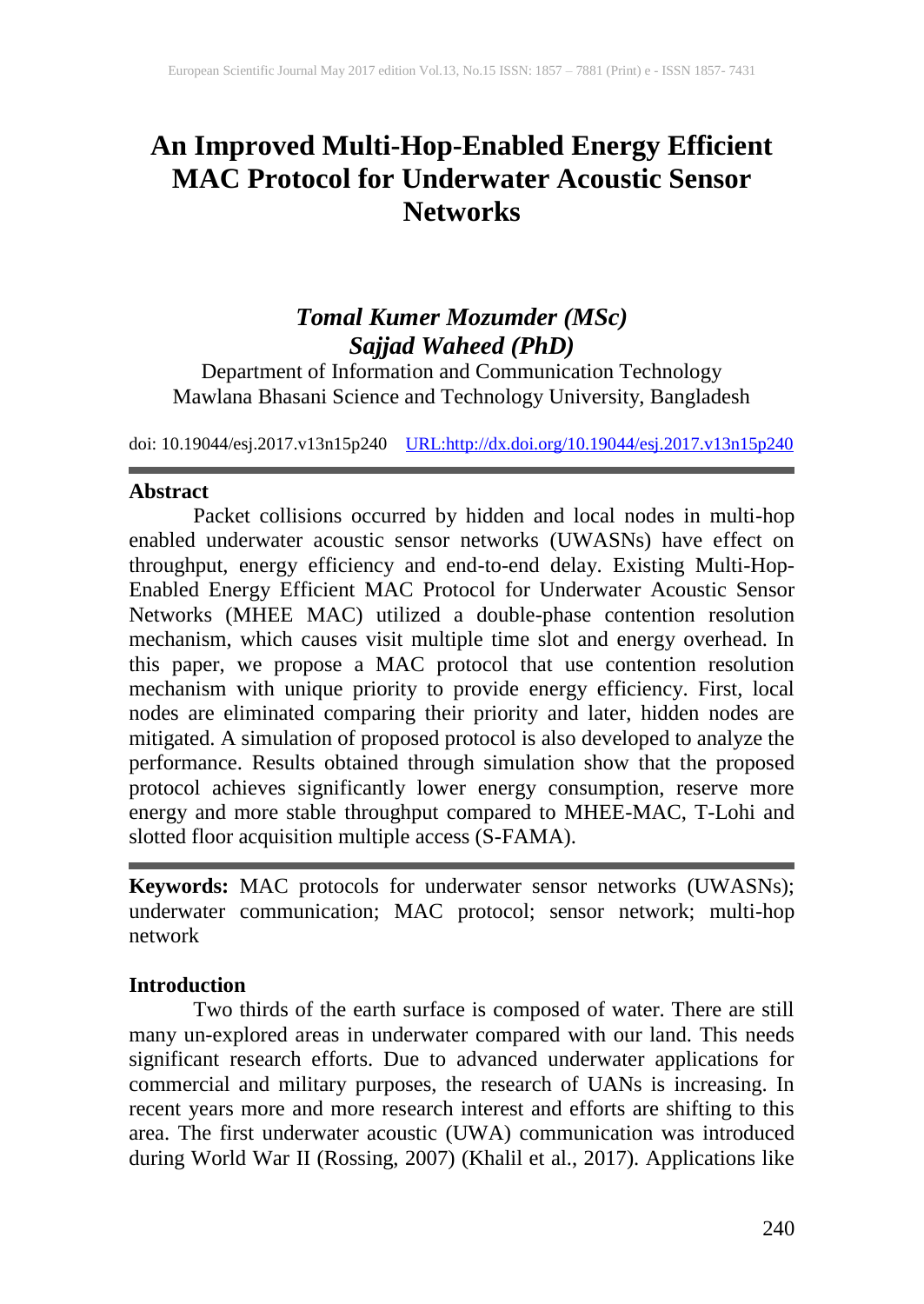exploration of underwater resources, forecasting and preventing natural and man-made disasters, monitoring environment of underwater, marine habitats, military and commercial surveillance (Akyildiz et al., 2006) (Partan et al., 2006) (Heidemann et al., 2006) (Stojanovic, 2003) (Sozer et al., 2000) are increasing day by day. To make it happen underwater communications needed with underwater devices. Underwater sensor nodes possess selfconfiguration capabilities. They perform their operation by exchanging location, configuration, and movement information and to send monitored data to an onshore receiver. Most systems have a large latency. Latency means the delay between the collection and the utilization of data. For the improvement of UWA communication, a standard similar to IEEE 802.11 is required (IEEE 802.11 Working Group, 1999). Medium access control (MAC) protocol is efficient and effective multi-hop networking for UWA networks.

UWA communication has many challenges like propagation for the low speed of the sound in the water (1500 m/s) compared to the speed of radio waves (3\*108 m/s). The high propagation delay does not utilize CSMA (Syed et al., 2007). Moreover, UWA is highly non-symmetric. In UWA the transmission energy consumption is approximately one hundred times more than the reception energy consumption (Syed et al., 2008). Packet collisions reduce the channel utilization and consume precious energy resources. One recommendation is multi-hop mesh network technology (Proakis et al., 2001).

Two big challenges for a multi-hop underwater acoustic sensor network (UASN) are to minimize packet collisions (for both control and data) and to increase energy efficiency. Frame collisions in UASNs are occurred by local and hidden nodes. Channel reservation using control packets is one of the techniques. Therefore, T-Lohi were proposed (Syed et al., 2008). T-Lohi was designed for single-hop UWASN. In the proposal, contention resolution is performed by Beacon Frame and then, request to send (RTS) and clear to send (CTS). The unique priority of Beacon resolution reduces energy consumption, collision and delay in multi-hop UASNs.

In this paper, the proposed MAC protocol will be described; network simulations are performed to evaluate the proposed protocol compared to a prominent UWASN MAC protocol (MHEE-MAC). The rest of the paper include the related work in section 2. Our proposed protocol is described in Section 3. In Section 4, simulation results are demonstrated. Conclusions are provided in Section 5.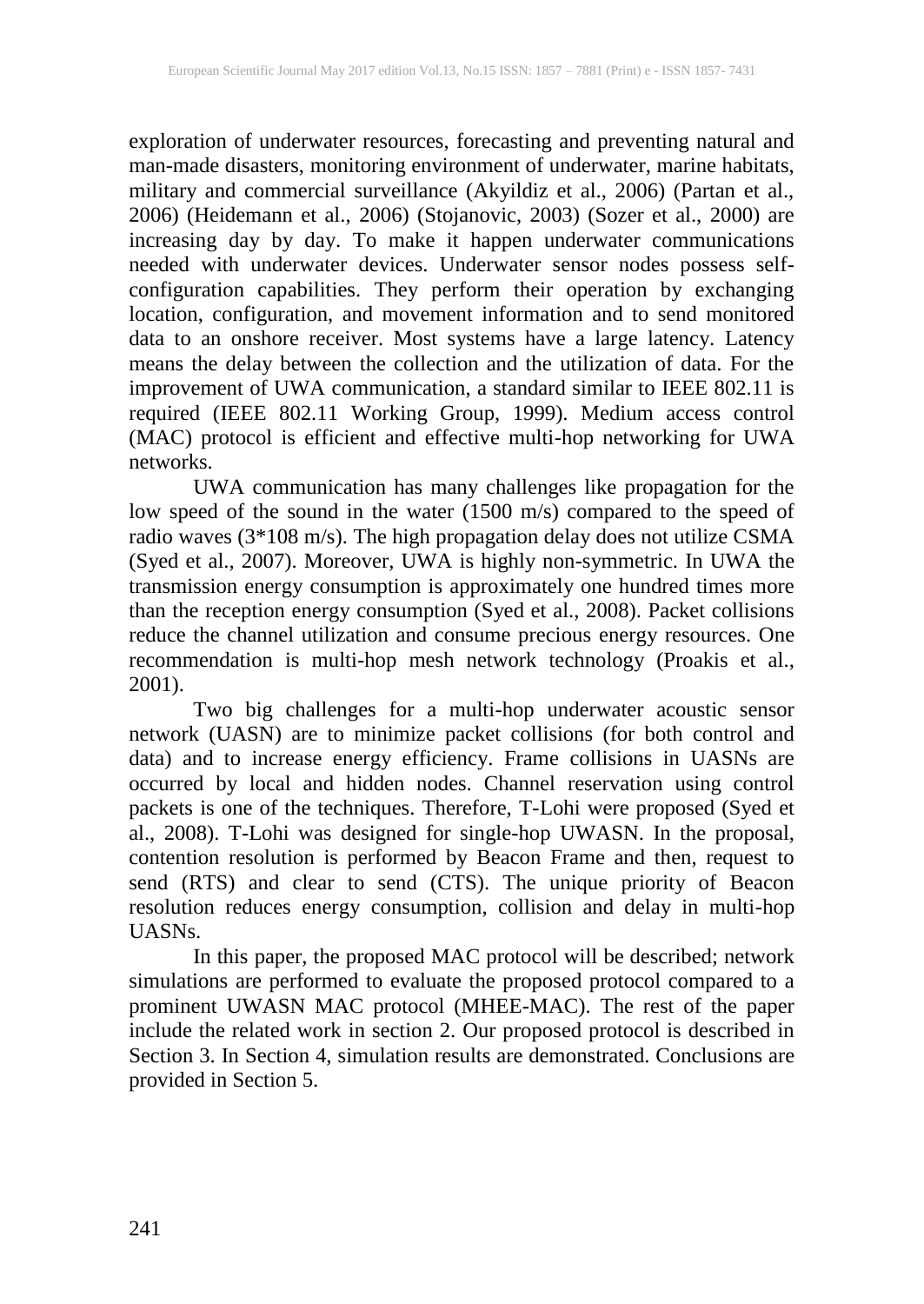### **Related Work**

For the importance of energy efficiency an energy-efficient MAC protocol (EE-MAC) for highly-dense, short-range and fully-connected UASNs (Rodoplu and Park, 2005) was proposed, that has a very low duty cycle similar to the S-MAC (Ye et al., 2002). EE-MAC improves energy efficiency by minimizing the idle listening and reduces the energy loss due to packet collisions but is not suitable for multi-hop networks, because it does not have any collision avoidance mechanism which is important in multi-hop networks.

Due to the large propagation delay in UASN, slotted ALOHA (S-ALOHA) behaves similar to pure ALOHA with a guard time equal to the maximum propagation delay of the network (Syed et al., 2007). ALOHA was used in multi-hop UASN for string topology in (Gibson et al., 2007). The slotted floor acquisition multiple access (S-FAMA) protocol for UWASN was introduced in (Molins and Stojanovic, 2007). Later it extends the FAMA non-persistent carrier sensing (FAMA-NCS) protocol (Garcia-Luna-Aceves and Fullmer, 1999). It was for terrestrial wireless networks. In FAMA (Fullmer and Garcia-Luna-Aceves, 1995) the channel is acquired by a potential transmitting station prior to any transmission of data. This technique uses RTS and CTS. For the collision avoidance multiple access collision avoidance for wireless LAN (MACAW) (Bharghavan etal., 1994) was proposed. FAMA-NCS improved FAMA using long RTS and CTS control packets which ensure collision-free transmission of data in multi-hop networks with large propagation delay. S-FAMA reduces the need for long RTS and CTS. This is performed by slotting and synchronizing frames and constraining the transmission of control and data packets at the beginning of a slot which was required in FAMA-NCS. S-FAMA and MACAW protocols reduces collisions caused by local and hidden nodes through a single RTS/CTS cycle.

T-Lohi was proposed for UASN (Syed et al., 2008) which suggested the use of tones to reserve the channel. T-Lohi does not solve the hidden station problem and does not perform well in multi-hop networking. The micro-modem proposed by Woods Hole Oceanographic Institution (WHOI) (Lee et al., 2013) is a small-footprint, low-power acoustic modem and has capability to be used as a low power tone receiver. It has also the capability to be used as a data receiver.

TDMA-based MAC protocol, efficient communication scheduling (ECS) (Hong et al., 2011) with continuous time slicing was proposed which shows improvement in channel utilization. A multi-hop reservation MAC protocol (Lee and Cho, 2014) was proposed in which a single reservation was used for a multi-hop multiple packet transmission. It provides a better end-to-end delay and throughput for uni-directional data dissemination. But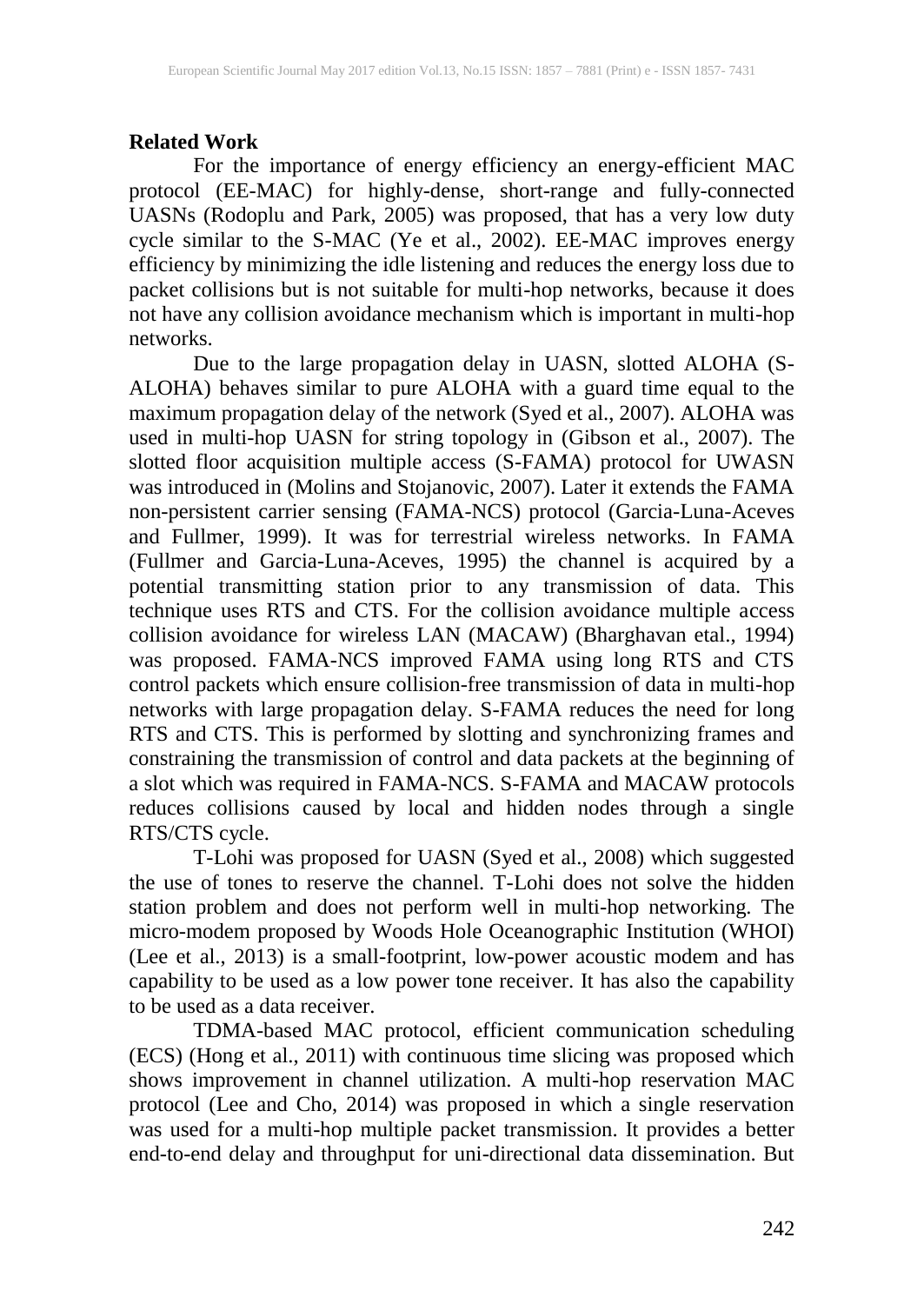experiences longer reservation time data. A delay-aware MAC protocol algorithm (Noh et al., 2010) was proposed in which the neighboring nodes are used to calculate propagation delays. It uses the time-stamp information embedded in RTS packets. Secure Cooperation of Autonomous Mobile Sensors Using an Underwater Acoustic Network (Caiti et al., 2012) described a methodology for secure cooperation within a network of autonomous mobile underwater sensors connected through an acoustic communication network. A cooperative algorithm based on the behavioral paradigm has been illustrated. Underwater Acoustic Wireless Sensor Networks: Advances and Future Trends in Physical, MAC and Routing Layers (Climent et al., 2014) presents a comprehensive view of the current state-of-the-art in UWSNs by analyzing the current research status of the physical, MAC and routing layers. RF Path and Absorption Loss Estimation for Underwater Wireless Sensor Networks in Different Water Environments (Qureshi et al., 2016) highlights the characteristics of the channel and possible effects over the EM frequencies, specifically over the 2.4 GHz ISM frequency band. A Survey on Underwater Acoustic Sensor Networks: Perspectives on Protocol Design for Signaling, MAC and Routing (Sharif-Yazd et al., 2017) contains PHY layer constraint, MAC and routing design, and new topics regarding signal processing of UASNs. Multi-Hop-Enabled Energy Efficient MAC Protocol (MHEE-MAC) (Shazzad et al., 2015) for Underwater Acoustic Sensor Networks was an improvement over T-Lohi and S-FAMA protocols.

#### **Proposed Protocol**

Assume a typical multi-hop network as shown in Figure 1. Two node sets,  $s = \{S0, S1, S2\}$  and  $h = \{H0, H1, H2\}$  are considered out of interference range. They are in the range of a possible receiving node,  $r =$ {R}. Here, the source node member of s and h sets. And r is the receiver.

Any node set Si, Sj  $\epsilon$  s and Hk, Hl  $\epsilon$  h are out of the interference range (where i≠j and k≠l). The nodes are connected to each other by only a single node. The node sets (s and h) are in local collision domains. Each node in s and h sets can contend for the channel independently with each other using a random unique priority number 0-n (nodes) assigned to each node. After first time slot, a single node from each set would have won the contention. And then reserved the channel to send a data packet to R. The nodes S0 and H0 do not have any information about the state of the other. Because they are hidden to each other. If they send a data packet to R, they (two packets) arrive at the same time, which may cause a collision. Each node in the sets s and h are in a hidden collision domain.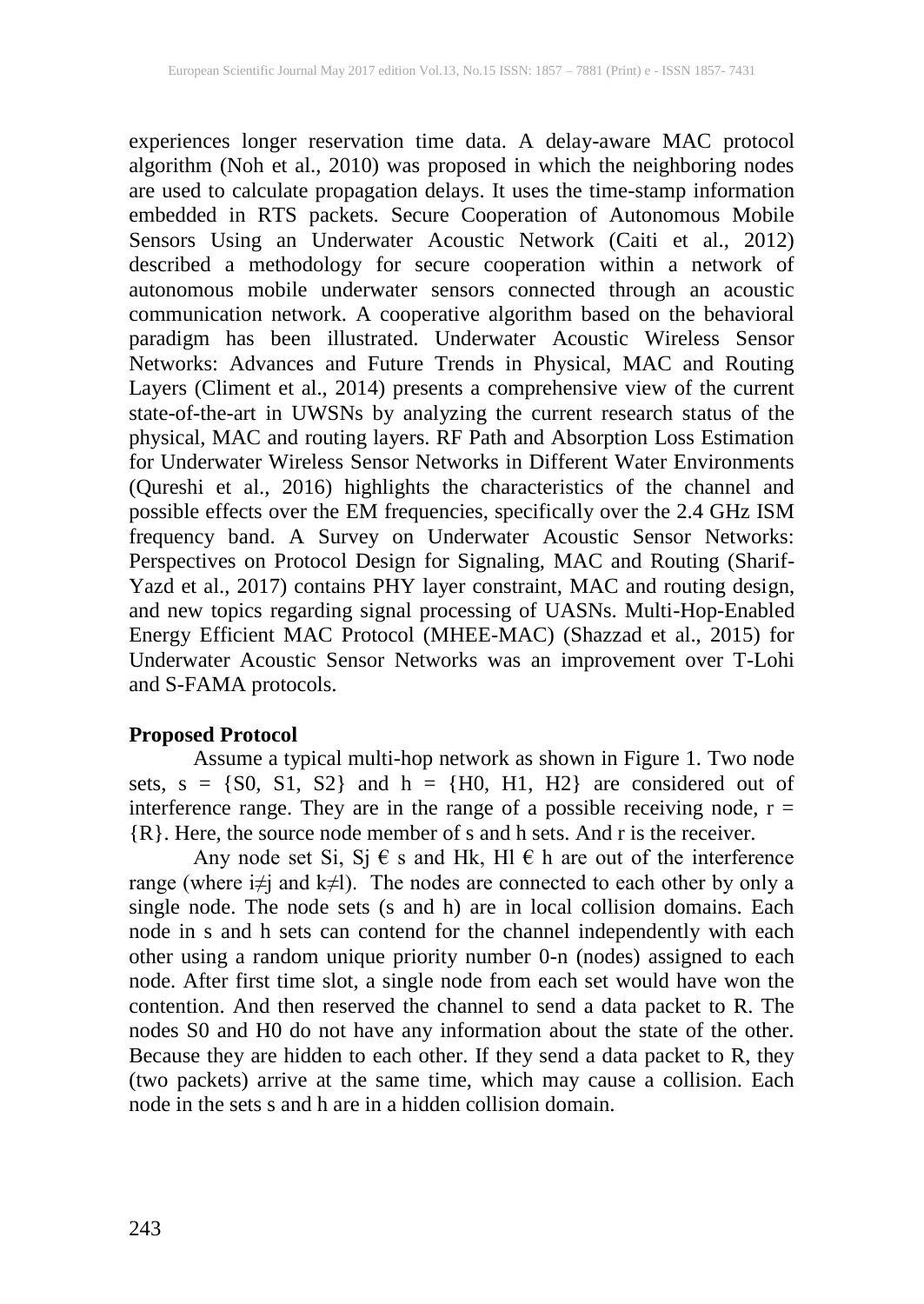

**Figure 3.1.** Network topology based on interference range.

Collision avoidance in a multi-hop network depends on two distinct collision domains, i.e., local collision domain and hidden collision domain. Our proposal is to separate the channel contention into two phases. In Phase 1, data packet collisions are avoided through local channel reservation (local domain). In Phase 2, data packet collisions are avoided through controlling the corresponding hidden channels (hidden collision domain).

#### **Protocol Description**

The successful transmission and reception of data is operated by the use of a logical time frame (variable length). A time frame includes multiple time slots. In our proposed MAC protocol, both phases consist of one or more time slots. Every slot is called a contention round (CR). In first time slot each node will send a Beacon frame with unique priority [0-n (nodes)].The node with highest priority from different collision domain transmit a RTS in second time slot. The receiver response with a CTS packet which transmit its RTS at latest time. The duration of the Beacon Frame (BF) is determined such that any transmitted control packet must be received by all nodes (Syed et al., 2008) (Molins and Stojanovic, 2007) (Garcia-Luna-Aceves and Fullmer, 1999). Energy lost due to idle listening, generally two different types of receivers are used (1) a low power wake-up tone receiver (Lee et al., 2013) and (2) a data receiver. For energy saving the data receiver is kept in sleep mode most of the time. When needed, the data receiver is turned on by the wake-up tone receiver. Therefore, a data packet always follows a wake-up Beacon. All nodes in the network are assumed to be synchronized. The transmission of each node must start at the beginning of a slot. The maximum propagation delay must be equal to the minimum duration of a slot between any pair of nodes in the network plus the time duration required to detect any wake-up Beacon by the receiver.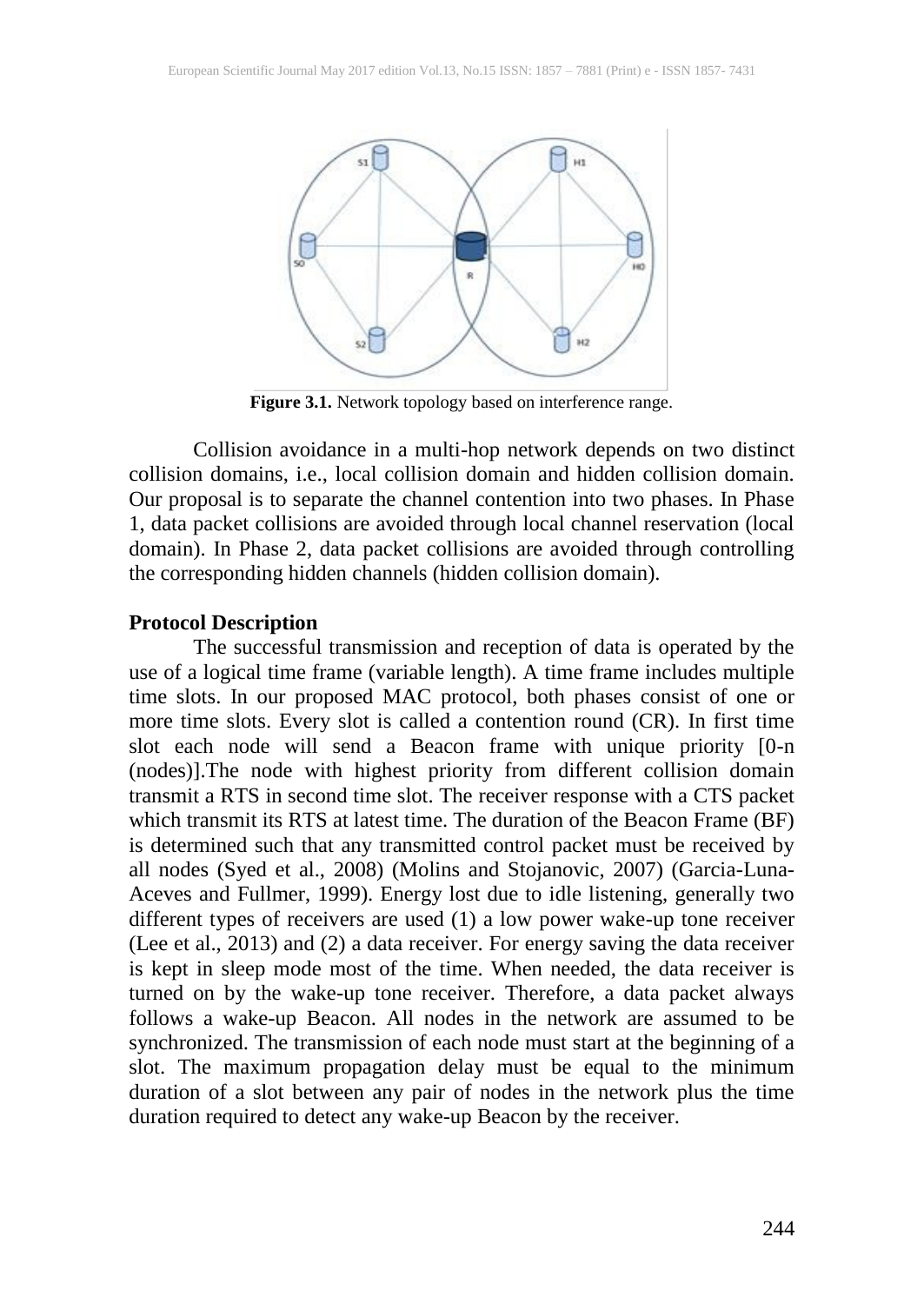| HW<br>Preamble | Frame<br>Length | FCF | <b>SRC</b> | WB | <b>DST</b> | Random<br>Priority | Msg<br>ш | <b>FCS</b> |
|----------------|-----------------|-----|------------|----|------------|--------------------|----------|------------|
|                |                 |     |            |    |            |                    |          |            |

**Figure 3.2.** Beacon frame structure for the proposed protocol.

In the local link reservation phase, short Beacons with unique priority are used to resolve contention among the nodes. At the beginning of a frame, the node starts contending for the channel by transmitting a beacon. At beacon frame the random priority are incorporated. The all receiving nodes among neighbor contending nodes compare the random priority with its own priority. If any contending nodes ensure that the received short beacons random priority is greater than the own self random priority then the nodes goes to sleep for three time slot. This completes a single contention round. In this period, if the contending node does not receive any short beacon, the local link reservation is successful. And the hidden link control phase can be started. This local link reservation phase is similar to the channel reservation technique used in (Syed et al., 2008). In local link reservation, noncontending node that received a tone while in back-off state enters into a quiet state.

To eliminate collisions in hidden collision domains, the local link reservation is supported by the hidden link control phase. Hidden link control is performed by the exchange of two distinct control packets before a data transmission. The additional control packets are RTS and CTS. The sender broadcasts RTS and waits for one more slot to receive the CTS from the receiver after the local link reservation. It sends its data packet in the next slot if the sender successfully receives a CTS from the receiver. Thus collisions are avoided. It backs off and invalidates its local link reservation if the sender does not receive CTS from the receiver within the next slot duration. Nodes within the interference range of the sender receive an RTS packet and go to sleep mode until the end of the next slot, thus conserving energy. The nodes within the interference range of the destination receive CTS and also go to sleep mode until the end of the transmission between the sender and the receiver. In a given slot a node receiving more than one successful RTS packet prioritizes those packets and selects one node to be the potential sender. This is performed by putting the destination field address as the potential sender's address.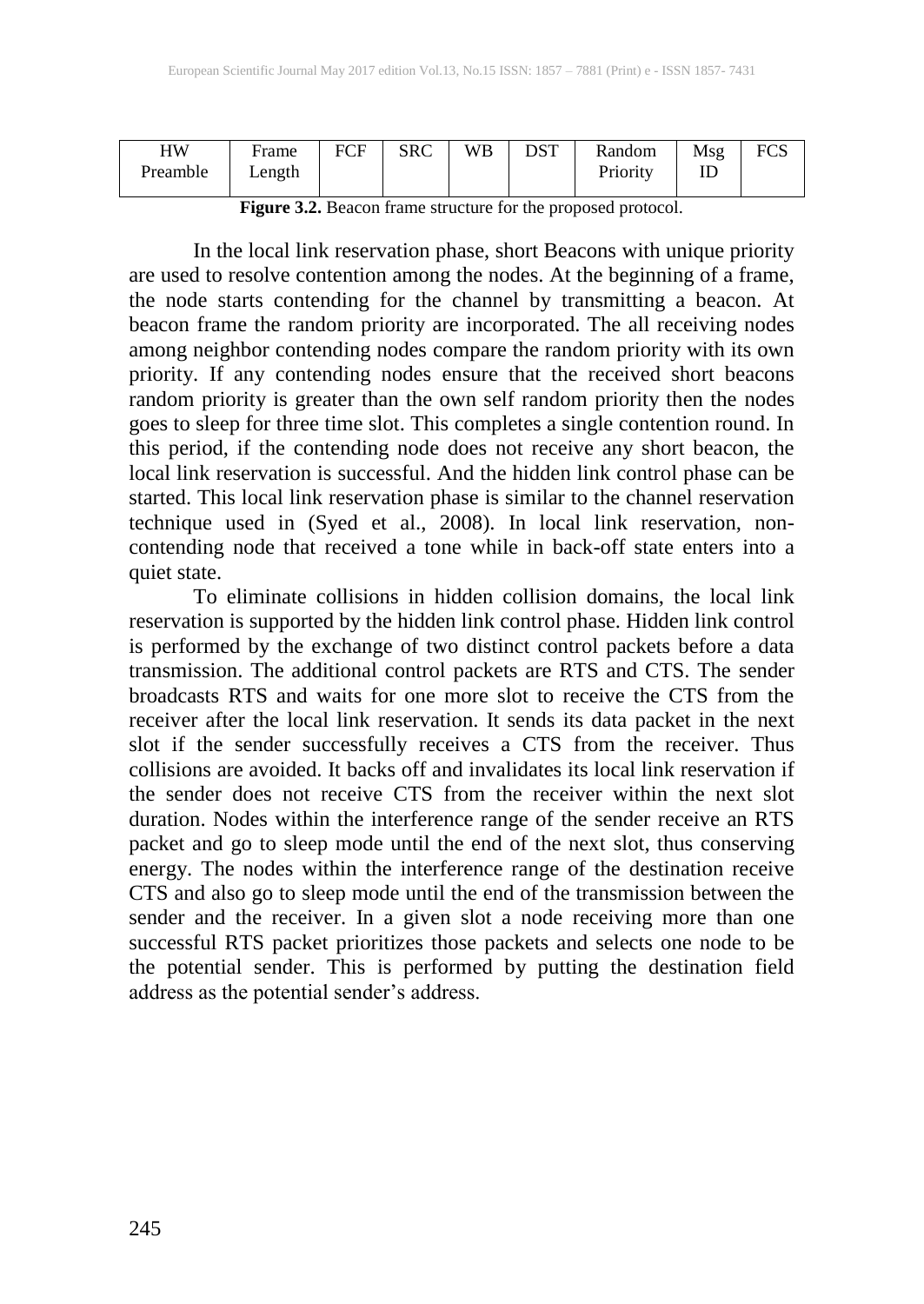

**Figure 3.3**.The proposed protocol timing diagram.

A typical timing diagram (which is represented by a logical time frame) scenario is depicted in Figure 3 for a typical network scenario shown in Figure 1. Consider that each node of the collision domains wants to send the data packet to the receiving node R. Nodes S0, S1 and S2 of the collision domain s and nodes H0, H1 and H2 of the collision domain h start contention for local link reservation by transmitting short beacon at the beginning of a frame (i-th slot). After transmission of the beacon, each contending node switches to listening mode to detect the beacon from neighbors. By the end of the slot, S0, S1 and S2 nodes would have recorded the number of contending nodes (number Of Contending Nodes), which is three in this scenario. Similarly, contention among H0, H1 and H2 is resolved by beacon, also, since each contending node from both collision domains experiences more than one contender, the nodes which receive higher random priority beacon switches its state to the back-off mode and the duration of the backoff mode is equal to three mini timing slots shown in timing diagram. Assume that nodes S0 and H0 win the channel due to their higher priority beacons, respectively. Therefore, S0 and H0 send RTS at the beginning of (i + 1)-th slot. The destination node, R, receives both control packets successfully due to the slight delay caused by the uncertainty of the acoustic channel. Based on their arrival time the destination node R prioritizes the control packets and gives higher priority to the packet that arrives at the latest. Later, it broadcasts a CTS packet at the beginning of the  $(i + 2)$ -th slot. While the transmission of the data packet continues from node S0 to node R all nodes of the domain h keep themselves in sleep mode. Thus, by incorporating a two-phase reservation, collisions of data packets are avoided in multi-hop networks.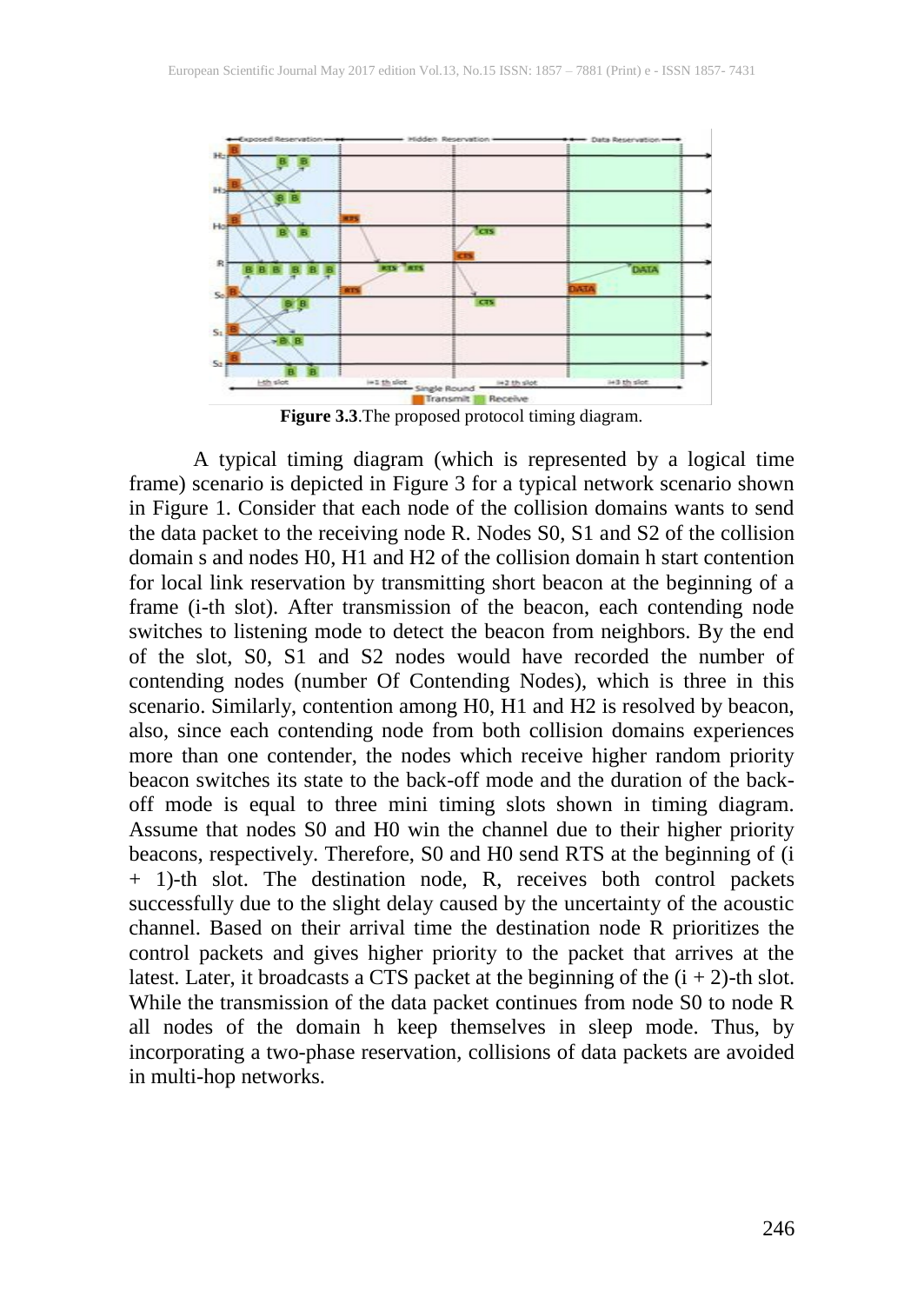## **Algorithms for Transmitter Nodes According to Proposed MAC Protocol**

```
Algorithm 1: Exposed and hidden link reservation
       Input: random_priority[number of nodes], distance[10],
nodeId[number of nodes], win_channel, slot_time, sleep_time,
range radious;
Output: true, false
//exposed link reservation
//each sender node decided either it win the channel or not 
For i 1 to number of exposed nodes do
   For k 1 to number of exposed nodes do
    If(i!=k&&random_priority[i]>random_priority[k])
      win=random_priority[i];
      else
      win=random_priority[k];
     sleep_time=3*slot_time; // lower priority nodes goes to sleep 
end for I and k// Hidden link Reservation
For I 1 to number of exposed nodes do
   If(win== nodeId[i])
    Win channel=true;
       Broadcast (RTS_packet); 
     Else
       Win_channel=false;
End for
Void Broadcast (cPacket * RTS_packet)
{
For I 1 to n do
If(range_radious<= distance[i])
Send RTS packet to ith node including receiver
}
Algorithm 2: Receiver CTS Transmission and Data packet Reception
       Input: transmit_time, p_d[nodeId], duration, arrival_time[10],
random_priority[10], Sleep_time, slot_time, CTS_sender=1000;
Output: CTS_sender ;
For i 1 to number of RTS packet do
   For k 1 to number of RTS packet do
     If(i != k && arrival_time[i]> arrival_time[k])
       CTS_sender[i] ;
       Else
        CTS_sender[k] ;
       Sleep_time=slot_time;
```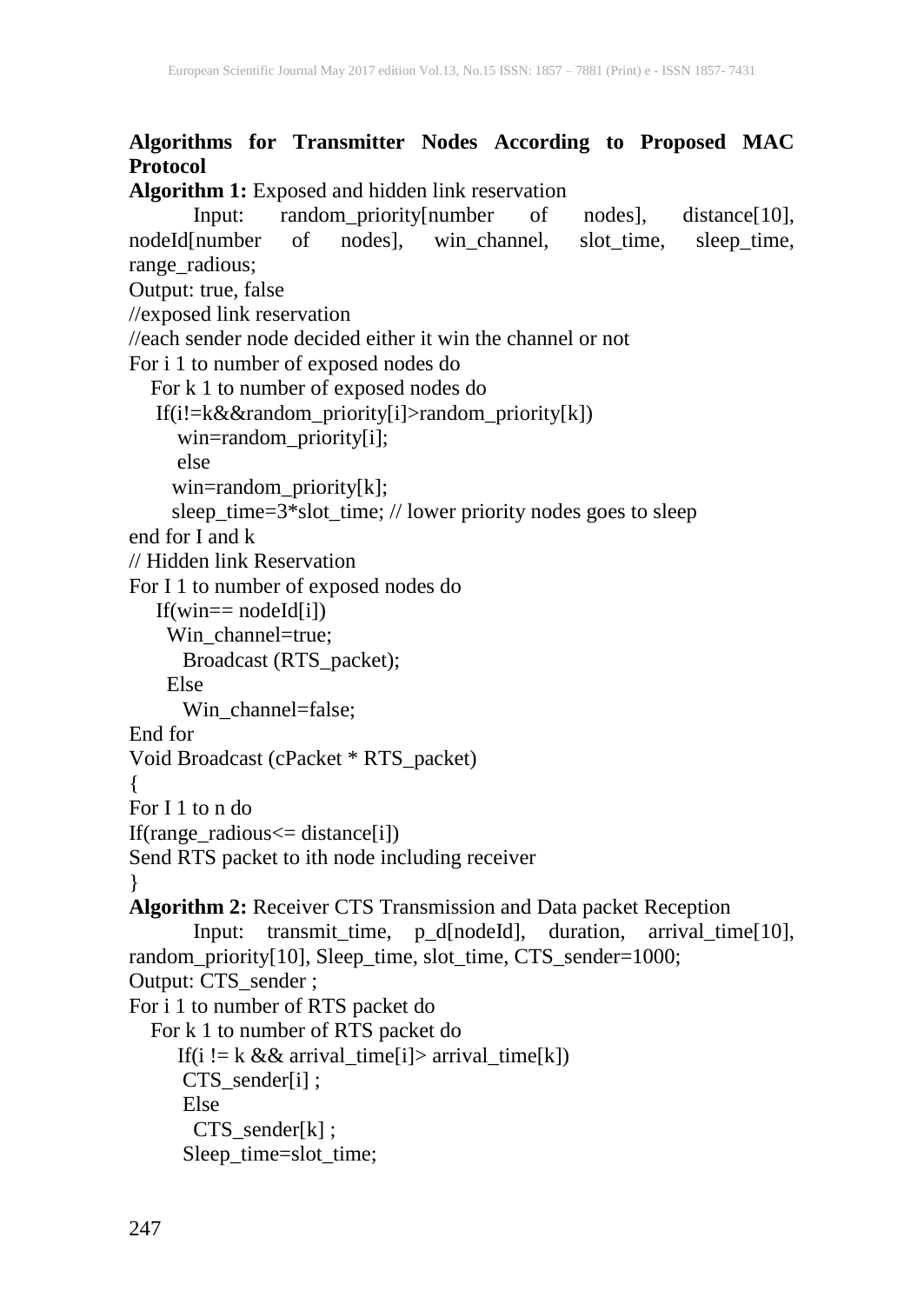```
End for I and k
If(CTS_sender==1000)
// receiver confirms that RTS packet of x and collide with each other
Int Capture_effect( X RTS_packet, y RTS_packet )
If(random_priority[x]> random_priority[y])
    { CTS_sender=x; 
     Else
   CTS_sender=y;
 }
Int capture_effect( X cPAcket * RTS packet, y cPAcket * RTS packet)
{
If(transmit_time[x]+p_d[x]<transmit_time[y]+p_d[y]&&
transmit_time[x]+p_d[x]+duration > transmit_time[y]+p_d[y]+duration)
// this condition certify that x and y's RTS collide
Return 
Random_ priority x and y;
}
```
#### **Simulation Results and Decision**

In this section, both the proposed protocol (IMHEE) and the MHEE protocol are simulated under similar conditions to demonstrate the effects of the improvement achieved with the proposed protocol. We used OMNET++ (Varga and Hornig, 2008) as the network simulation platform. We also used modified the MiXiM (Köpke et al., 2008) (Wessel et al., 2009) framework to make it suitable for UASNs. MiXiM is an OMNeT++ modelling framework which created for mobile and fixed wireless (Arellano and Mahgoub, 2013). We use 0.0010 sec for each TDMA slot in simulation and our network area is 1000x800m.We simulate the program for 6, 10, 20, 30, 40, 50 nodes and calculate the average result for 100 sec simulation time.



**Figure 4.1**. Average energy consumption with varying simulation time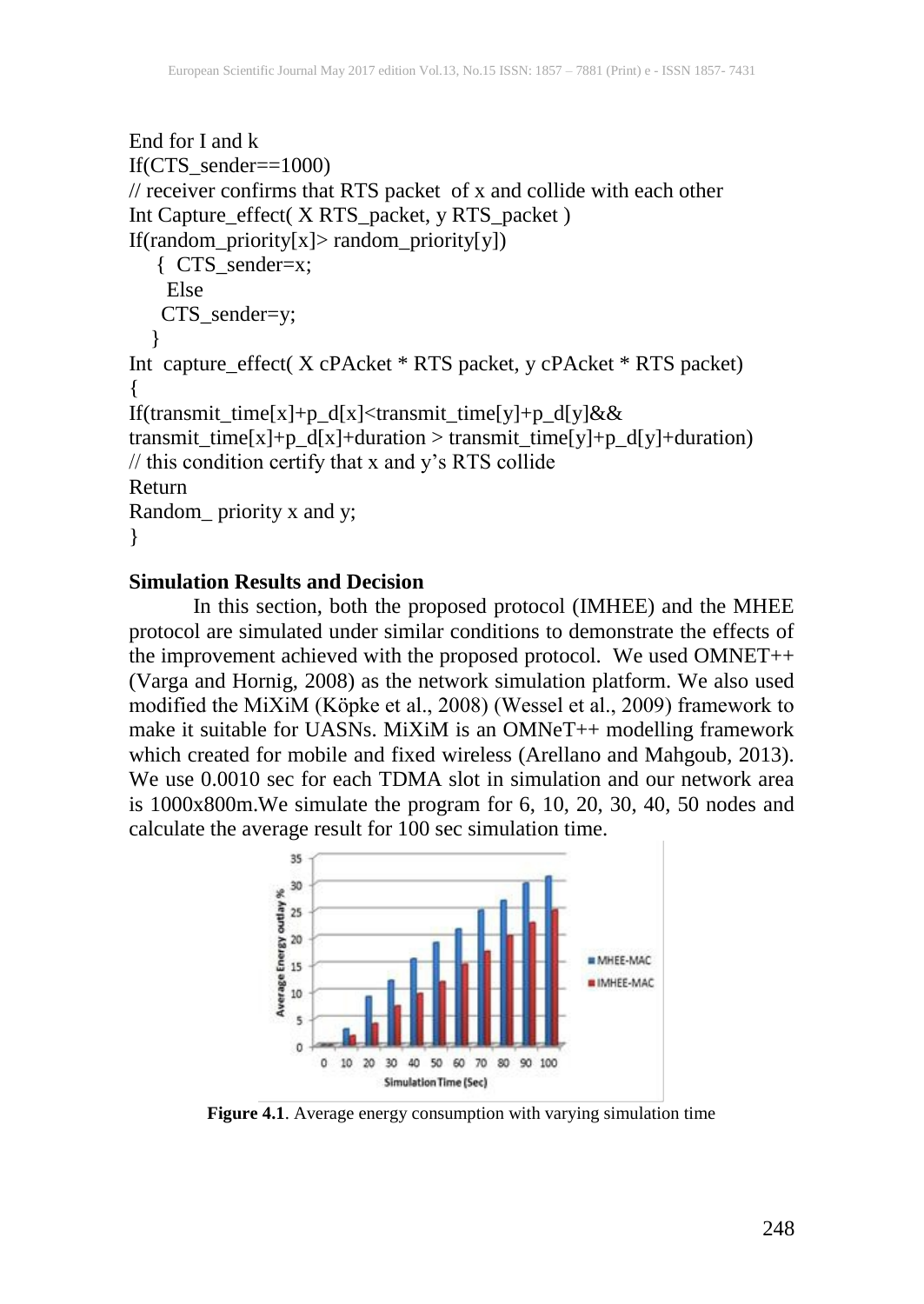Due to the large number of participating nodes in the network, it can be considered as an advantage the short distance between them, using a multi-hop communication to save energy in data transmission.

In figure 4.1, shows the average energy consumption compared with the existing MAC protocol (MHEE-MAC). Energy consumption is higher for MHEE-MAC because each node has to active continuously till the full round. If we can keep only sending node active and all other nodes sleep, the data consumption will be low. According to our MAC technique, nodes are sleep and wake up according to their priority basis in first time slot and only prioritized node will send RTS. So the number of active nodes are decreasing in our system. As a result energy consumption is low.

Similarly, Figure 4.2 shows the higher network life time. As large number of nodes go to sleep mode according to their low priority, the network life span expands. So the energy reservation in our system is high compared to MHEE-MAC.



**Figure 4.2**. Reserved energy rate comparison with varying simulation time.



**Figure 4.3.** Network throughput measurement with varying number of nodes

Figure 4.3, represents the network improved throughput. Network throughput is increased in IMHEE-MAC due to less contention cycle. We need less number of contention cycle in IMHEE-MAC because of TDMA technique and improved routing based on random priority.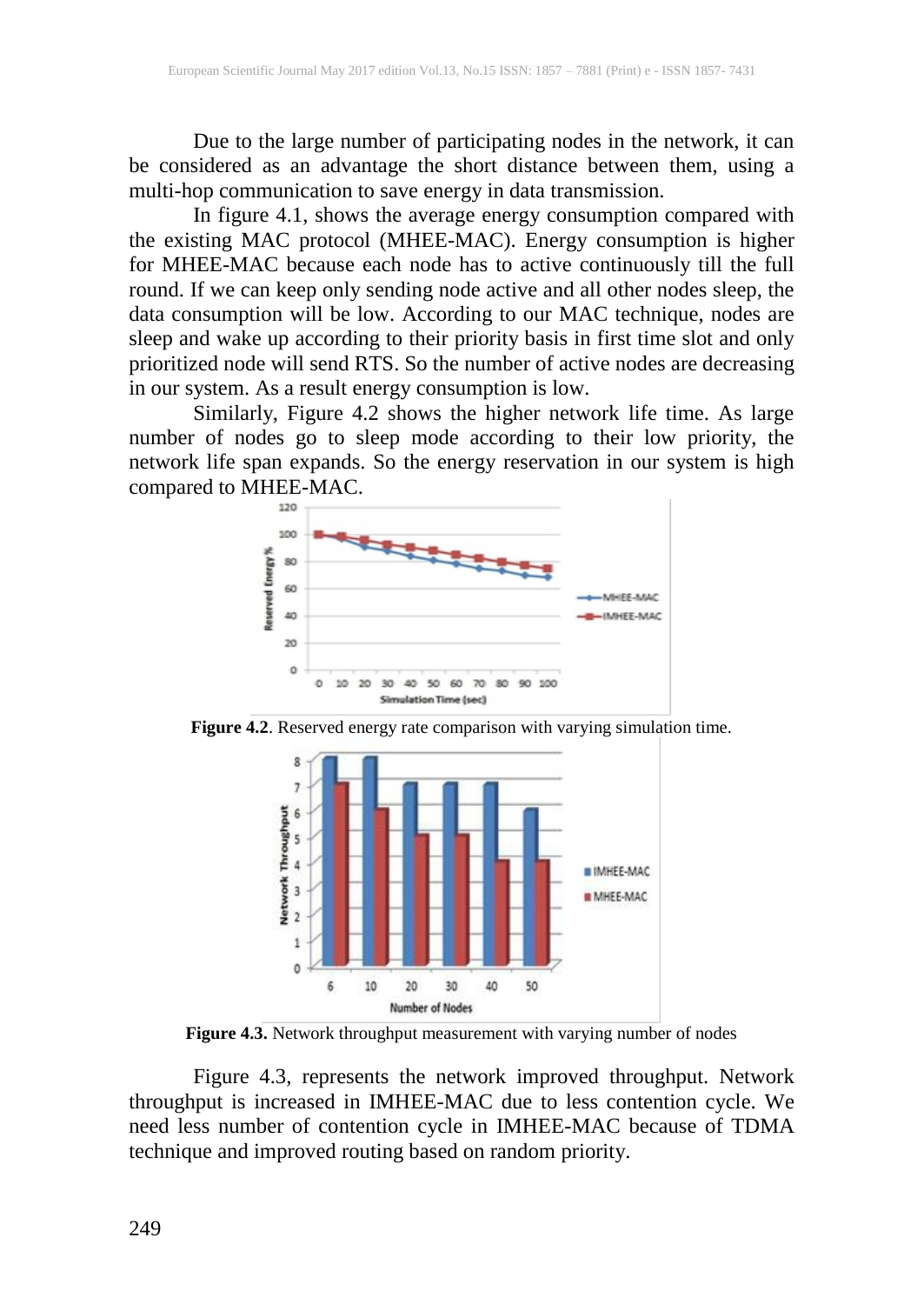#### **Conclusion**

A multi-hop-enabled energy efficient MAC protocol for UWASN has been proposed in this paper, which introduces a novel TDMA resolution technique with unique priority. The proposed protocol has been evaluated through simulations. The proposed protocol provides lower energy consumption, higher energy reservation and higher energy throughput compared to MHEE-MAC, T-Lohi and S-FAMA protocols.

#### **References:**

- 1. Rossing, T. (2007). Springer handbook of acoustics. New York, N.Y: Springer.
- 2. Khalil, M. I., Hossain, M. A., Mamtaz, R., Ahmed, I., & Akter, M. (2017, February). Time Efficient Receiver Oriented Sleep Scheduling for Underwater Sensor Network. In Imaging, Vision & Pattern Recognition (icIVPR), 2017 IEEE International Conference on (pp. 1-6). IEEE.
- 3. Akyildiz, I. F., Pompili, D., & Melodia, T. (2006, September). Stateof-the-art in protocol research for underwater acoustic sensor networks. In Proceedings of the 1st ACM international workshop on Underwater networks (pp. 7-16). ACM.
- 4. Partan, J., Kurose, J., & Levine, B. N. (2006). A survey of practical issues in underwater networks, international conference on mobile computing and networking. In Proc. of the 1st ACM international workshop on Underwater networks (pp. 17-24).
- 5. Heidemann, J., Ye, W., Wills, J., Syed, A., & Li, Y. (2006, April). Research challenges and applications for underwater sensor networking. In Wireless Communications and Networking Conference, 2006. WCNC 2006. IEEE (Vol. 1, pp. 228-235). IEEE.
- 6. Stojanovic, M. (2003). Acoustic (underwater) communications. Encyclopedia of Telecommunications.
- 7. Sozer, E. M., Stojanovic, M., & Proakis, J. G. (2000). Underwater acoustic networks. IEEE journal of oceanic engineering, 25(1), 72- 83.
- 8. IEEE 802.11 Working Group. (1999). Part11: Wireless LAN medium access control (MAC) and physical layer (PHY) specifications. ANSI/IEEE Std. 802.11.
- 9. Syed, A. A., Ye, W., Heidemann, J., & Krishnamachari, B. (2007, September). Understanding spatio-temporal uncertainty in medium access with ALOHA protocols. In Proceedings of the second workshop on Underwater networks (pp. 41-48). ACM.
- 10. Syed, A. A., Ye, W., & Heidemann, J. (2008, April). T-Lohi: A new class of MAC protocols for underwater acoustic sensor networks. In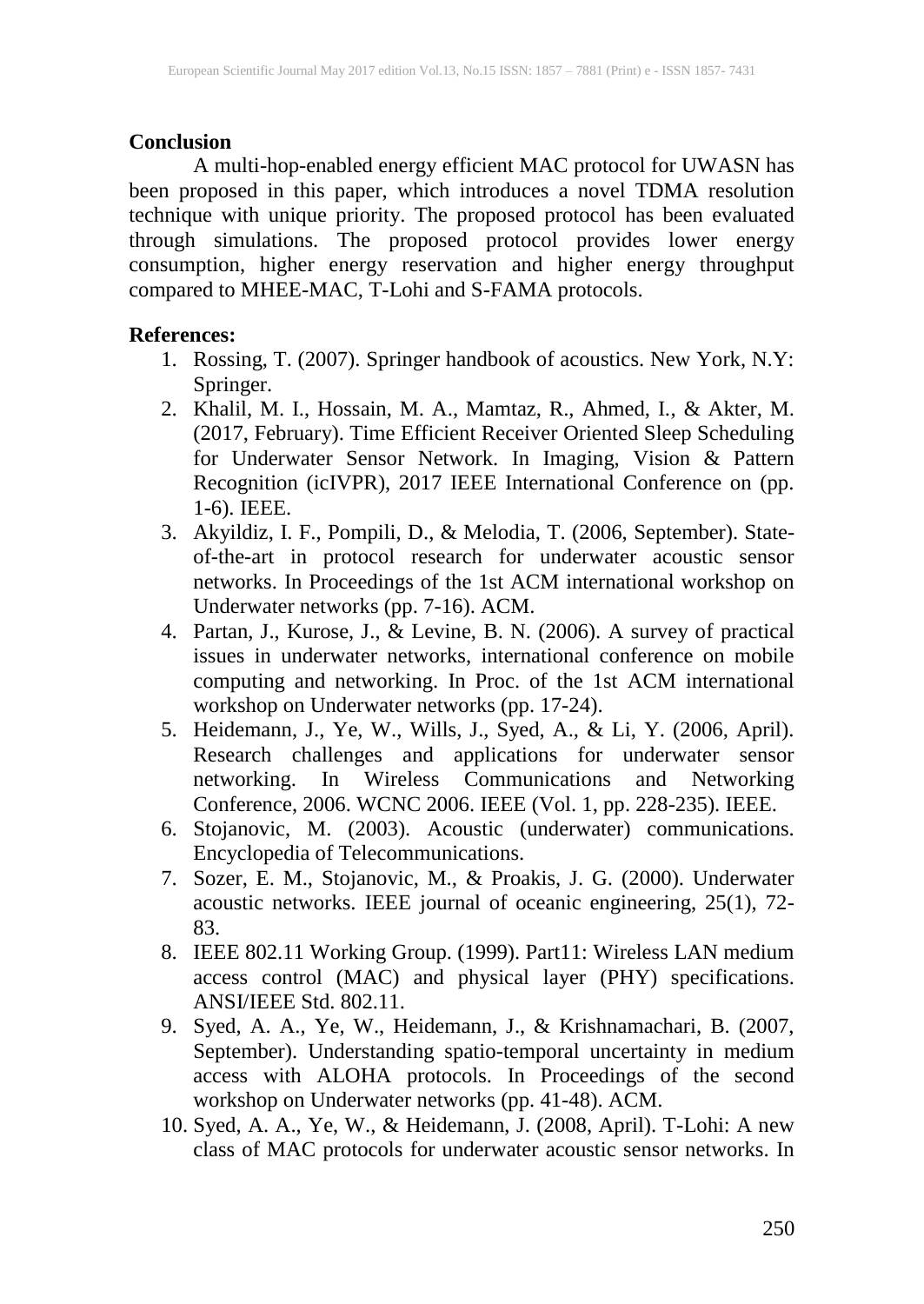INFOCOM 2008. The 27th Conference on Computer Communications. IEEE (pp. 231-235). IEEE.

- 11. Proakis, J. G., Sozer, E. M., Rice, J. A., & Stojanovic, M. (2001). Shallow water acoustic networks. IEEE communications magazine, 39(11), 114-119.
- 12. Rodoplu, V., & Park, M. K. (2005, September). An energy-efficient MAC protocol for underwater wireless acoustic networks. In OCEANS, 2005. Proceedings of MTS/IEEE (pp. 1198-1203). IEEE.
- 13. Ye, W., Heidemann, J., & Estrin, D. (2002). An energy-efficient MAC protocol for wireless sensor networks. In INFOCOM 2002. Twenty-first annual joint conference of the IEEE computer and communications societies. Proceedings. IEEE (Vol. 3, pp. 1567- 1576). IEEE.
- 14. Gibson, J. H., Xie, G. G., Xiao, Y., & Chen, H. (2007, June). Analyzing the performance of multi-hop underwater acoustic sensor networks. In OCEANS 2007-Europe (pp. 1-6). IEEE.
- 15. Molins, M., & Stojanovic, M. (2007, May). Slotted FAMA: a MAC protocol for underwater acoustic networks. In OCEANS 2006-Asia Pacific (pp. 1-7). IEEE.
- 16. Garcia-Luna-Aceves, J. J., & Fullmer, C. L. (1999). Floor acquisition multiple access (FAMA) in single-channel wireless networks. Mobile Networks and Applications, 4(3), 157-174.
- 17. Fullmer, C. L., & Garcia-Luna-Aceves, J. J. (1995, October). Floor acquisition multiple access (FAMA) for packet-radio networks. In ACM SIGCOMM computer communication review (Vol. 25, No. 4, pp. 262-273). ACM.
- 18. Bharghavan, V., Demers, A., Shenker, S., & Zhang, L. (1994). MACAW: a media access protocol for wireless LAN's. ACM SIGCOMM Computer Communication Review, 24(4), 212-225.
- 19. Lee, J. Y., Yun, N. Y., Muminov, S., Shin, S. Y., Ryuh, Y. S., & Park, S. H. (2013). A focus on practical assessment of MAC protocols for underwater acoustic communication with regard to network architecture. IETE Technical Review, 30(5), 375-381.
- 20. Hong, L., Hong, F., Guo, Z., & Li, Z. (2011). ECS: Efficient communication scheduling for underwater sensor networks. Sensors, 11(3), 2920-2938.
- 21. Lee, J. W., & Cho, H. S. (2014). Cascading multi-hop reservation and transmission in underwater acoustic sensor networks. Sensors, 14(10), 18390-18409.
- 22. Noh, Y., Wang, P., Lee, U., Torres, D., & Gerla, M. (2010, October). DOTS: A propagation delay-aware opportunistic MAC protocol for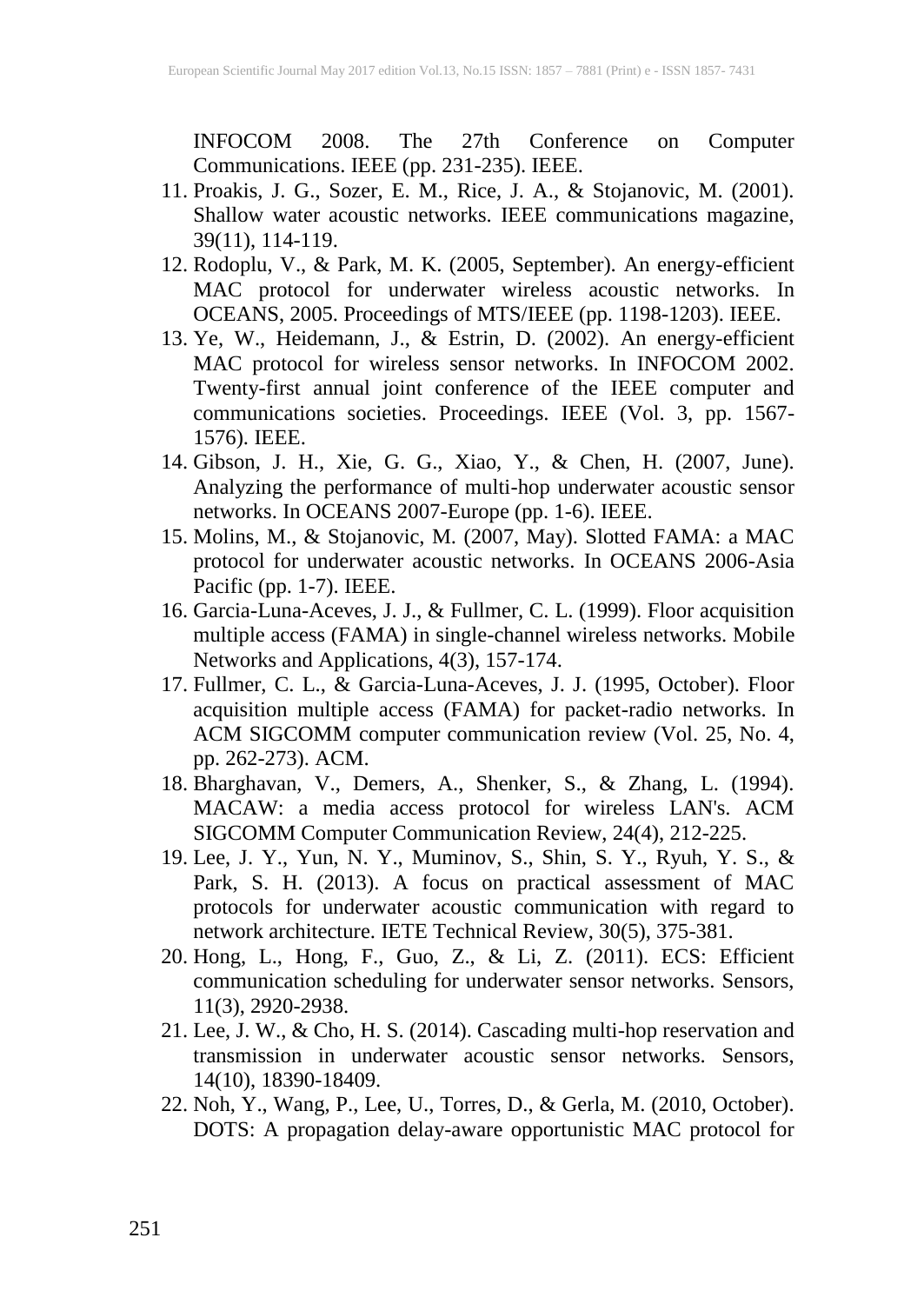underwater sensor networks. In Network Protocols (ICNP), 2010 18th IEEE International Conference on (pp. 183-192). IEEE.

- 23. Varga, A., & Hornig, R. (2008, March). An overview of the OMNeT++ simulation environment. In Proceedings of the 1st international conference on Simulation tools and techniques for communications, networks and systems & workshops (p. 60). ICST (Institute for Computer Sciences, Social-Informatics and Telecommunications Engineering).
- 24. Köpke, A., Swigulski, M., Wessel, K., Willkomm, D., Haneveld, P. T., Parker, T. E., ... & Valentin, S. (2008, March). Simulating wireless and mobile networks in OMNeT++ the MiXiM vision. In Proceedings of the 1st international conference on Simulation tools and techniques for communications, networks and systems & workshops (p. 71). ICST (Institute for Computer Sciences, Social-Informatics and Telecommunications Engineering).
- 25. Wessel, K., Swigulski, M., Köpke, A., & Willkomm, D. (2009, March). Mixim: the physical layer an architecture overview. In Proceedings of the 2nd International Conference on Simulation Tools and Techniques (p. 78). ICST (Institute for Computer Sciences, Social-Informatics and Telecommunications Engineering).
- 26. Arellano, W., & Mahgoub, I. (2013, December). TrafficModeler extensions: A case for rapid VANET simulation using, OMNET++, SUMO, and VEINS. In High Capacity Optical Networks and Enabling Technologies (HONET-CNS), 2013 10th International Conference on (pp. 109-115). IEEE.
- 27. Caiti, A., Calabro, V., Dini, G., Lo Duca, A., & Munafo, A. (2012). Secure cooperation of autonomous mobile sensors using an underwater acoustic network. Sensors, 12(2), 1967-1989.
- 28. Climent, S., Sanchez, A., Capella, J. V., Meratnia, N., & Serrano, J. J. (2014). Underwater acoustic wireless sensor networks: advances and future trends in physical, MAC and routing layers. Sensors, 14(1), 795-833.
- 29. Qureshi, U. M., Shaikh, F. K., Aziz, Z., Shah, S. M. Z. S., Sheikh, A. A., Felemban, E., & Qaisar, S. B. (2016). RF Path and Absorption Loss Estimation for Underwater Wireless Sensor Networks in Different Water Environments. Sensors, 16(6), 890.
- 30. Sharif-Yazd, M., Khosravi, M. R., & Moghimi, M. K. (2017). A Survey on Underwater Acoustic Sensor Networks: Perspectives on Protocol Design for Signaling, MAC and Routing. arXiv preprint arXiv:1703.08353.
- 31. Shazzad, K., Tepe, K., & Abdel-Raheem, E. (2015). Multi-Hop-Enabled Energy-Efficient MAC Protocol for Underwater Acoustic